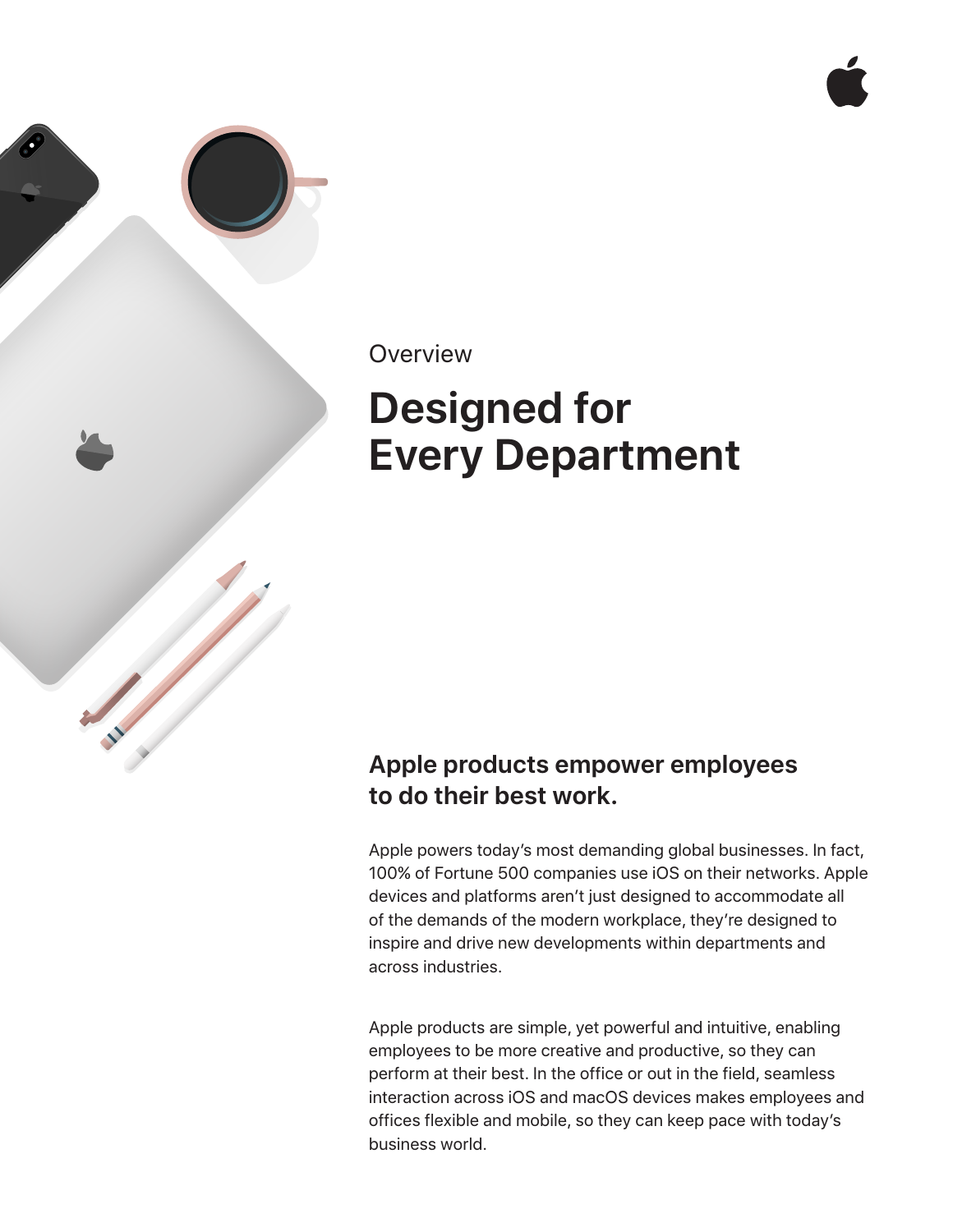# Apple products answer the demands of every worker

#### **Work smarter and simpler.**

Apple devices are intuitive and thoughtfully designed, so employees can perform more tasks in fewer steps. macOS and iOS interfaces make many features natural and obvious to users, without the need for training. Familiar actions like swiping, scrolling, and tapping, along with menus and toolbars that are designed clearly and consistently across devices, make Apple products simple to use. And each device comes with powerful assistive features for vision, hearing, and motor skills, so they're accessible to everyone.

#### **Work across devices seamlessly.**

With the same apps and features available across devices, employees can pick up easily on iPad where they left off on Mac. So they can work fluidly and productively wherever work takes them. Features like Continuity and Handoff create even more fluidity, with capabilities like transitioning a phone call from an iPhone to a Mac to keep the conversation going. Or editing a document on one device and then continuing on another without searching around for the right files.

#### **Work faster.**

iOS devices are loaded with features to help employees do more, faster. With 3D Touch on the iPhone, a firmer press offers quick previews of links, files, and notifications, so you don't have to open a new window. Or use gestures to quickly switch between apps, no matter which app you're in. Dictation and voice-to-text give you the power to do more tasks hands-free. And Siri is at your command to handle tasks for you and integrated into more apps than ever.

#### **Work in new ways.**

Apple Pencil for iPad Pro is a versatile tool for any task. With Markup in iOS 11, employees can draw, design, and annotate just about anything; spreadsheets, presentations, documents, PDFs, screenshots, images, webpages, and more, so ideas can be communicated quickly and clearly. The Notes app in iOS 11 lets you start taking notes right from the lock screen, by tapping the Apple Pencil to the screen, and even makes them searchable.

#### **Work on multiple tasks without losing focus.**

macOS and iOS have innovative multitasking features to help you work across multiple windows, applications, and files, with ease. Use the Dock to launch programs quickly, no matter which one you're currently in. On Mac, Mission Control shows you every window you have open in one view, so you switch quickly between projects and tasks. And the TouchBar puts Siri just a finger tap away. The Control Center on iOS gives you instant access to the things you do most, with the power to customize it for your needs.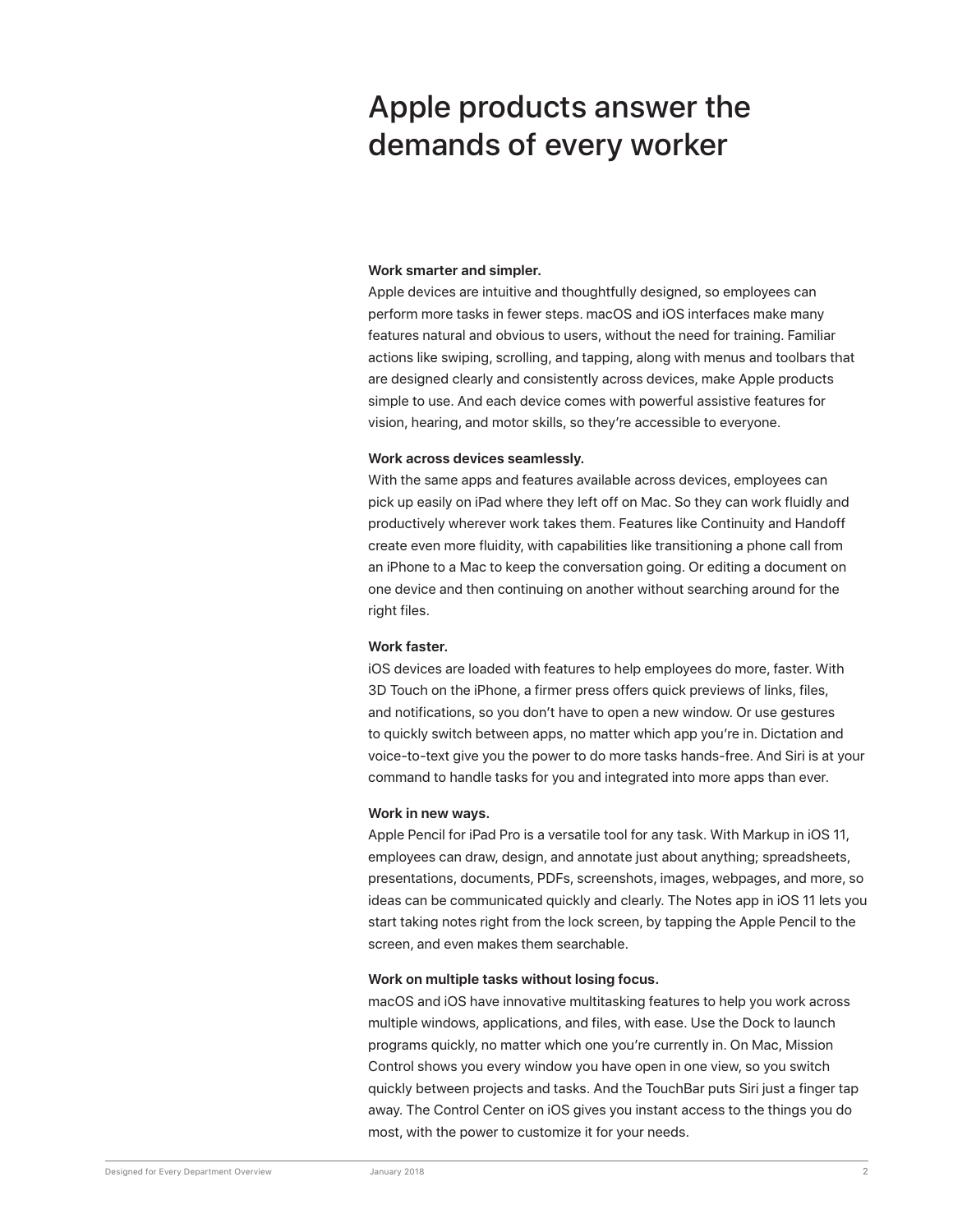### Powerful apps for every department

Apple offers a robust ecosystem of apps for every employee in every department.

- **• HR:** here are apps that support HR Teams across a range of needs, from training, to payroll, to recruiting and onboarding. Build a smarter workforce with Apple tools:
	- Training: iBooks Author
	- Time Tracking: Deputy, Replicon
	- Payroll: QuickBooks Payroll, ADP, Workday
	- Hiring: GlassDoor, ZipRecruiter, Liquid Talent, Monster Job Search
	- Benefits: Zenefits, Namely, Bamboo HR
- **• Finance:** Apps for everything from accounting to invoicing, to reporting and expense management.
	- Accounting: QuickBooks, Xero, FreshBooks, Sage, Zoho Books
	- Analytics: MicroStrategy, Vizable, Roambi, Microsoft Excel
	- Approvals: SAP, DocuSign
	- Expenses: Concur, MileIQ, Expensify
- **• Sales:** Apps for managing the pipeline, customer relationships and sales planning and reporting.
	- CRM: Sugar, Salesforce, SAP
	- Customer Engagment: BigTinCan, IBM Expert Seller
	- Reporting/Planning: RoamBi, Salesforce Wave, Perspective
	- Customer Experience: ZenDesk, ServiceM8
- **• Marketing:** Apps for brainstorming, building campaigns, generating content, managing outreach, and measuring success.
	- Content creation: Keynote, Adobe Creative Suite, Canva
	- Content management: Box, BigTinCan, Zunos
	- Outreach: MailChimp, Eventbrite, Hootsuite, Survey Monkey
	- Measurement: Dashboard, Crunchbase, Numerics
- **• Product Design and Engineering:** Apps for concepting, prototyping, and coding.
	- Concepting: Adobe Creative Suite, Sketch, Draw, Concepts, Morpholio
	- Prototyping: AutoCAD, Shapr3D, Onshape
	- Coding: Xcode, Xscope, PopApp, Coda